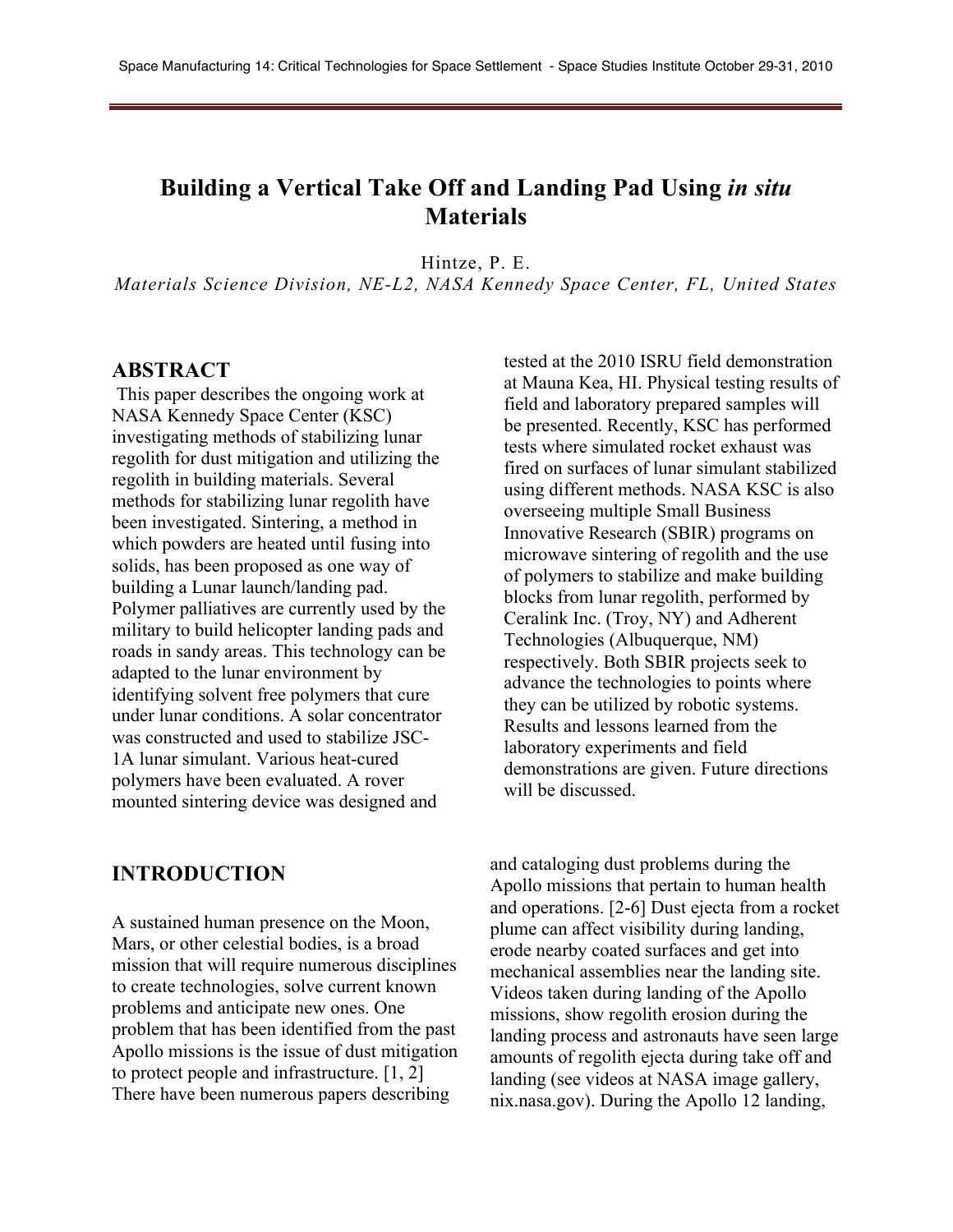visibility of the local topography was so obscured that there was concern that the lander could have touched down on a boulder or crater. [2] Dust erosion during landing can cause damage to nearby infrastructure, as shown by the recovery of Surveyor 3 lander parts. The Apollo 12 lander landed 155 m away from the robot lander. There was considerable dust accumulation on the craft and evidence of "sandblasting" and pitting, as a result of dust ejecta during landing, on the returned tubing and optics. [5, 7, 8] A vertical take off vertical landing (VTVL) pad will be needed in a location that has repeated launch and landings near any permanent infrastructure of an outpost. Dust transport has been caused by other human activities besides the launch and landing. There have been reports of dust being kicked up by the rovers. When riding the Lunar Roving Vehicle (LRV) with a damaged fender(s), dust was kicked up so badly that it immediately began to affect the space suits. [2] Dust was also observed around the ankles of the astronauts after walking. The dust is extremely persistent and adheres to all surfaces. Dust caused some acute health issues for the astronauts. Cases of eye, nose and sinus irritation were reported during several missions.[4, 5] The dust made it into the crew modules and caused problems with space suits and seals, and other mechanisms. Zippers, connectors and helmets all experienced some degree of dust-caused malfunction. Roads and stabilized areas can help mitigate the dust problem in high traffic areas. A way to minimize the dust problem and build a VTVL pad or roads on the moon is to stabilize the loose regolith of the surface into a form strong enough to be used as a building material. There are many ways to stabilize regolith. Technologies that will eventually be chosen should be evaluated by various parameters including power needs, need for consumables, mass, strength of stabilized regolith, ease of use, and reliability. This

paper describes work on two methods for converting the lunar regolith into building materials: 1) methods of sintering the regolith into a solid and 2) using solvent free polymers to stabilize the surface. In addition, the stabilization methods have been demonstrated in field-testing and tested by firing a small thruster on them.

## **POLYMER SURFACE STABILIZATION**

The military currently uses polymers to stabilize sandy surfaces for helicopter pads and roads [9]. The technology is relatively simple and uses a water-soluble polymer that is sprayed over the area to be stabilized. The water evaporates leaving a durable polymer surface. Although polymers dispersed in a solvent are not practical for use in this way on the Moon or other bodies, there are many solvent free polymers that cure with the application of heat, ultraviolet (UV) light or the mixing with a catalyst. These polymers come in either solid or liquid form. Initial studies employed solid polymers to minimize any difficulty that might occur when spraying a liquid in a vacuum. The solid polymers come as a powder, with particle sizes approximately a micron, and can be distributed on a surface in a number of ways including by electrostatic spray. The polymers can be mixed with lunar regolith to form a composite. Many commercially available solid polymer powders are available for use. They include organic and inorganic polymers that are tailored with different desirable properties such as flexibility or temperature resistance. The drawbacks of polymer surface stabilization are the mass and issues dealing with curing and applying the polymer in a vacuum. Work on this technology has focused on minimizing the amount of polymer needed to cover an area or to build a block and solving the other problems.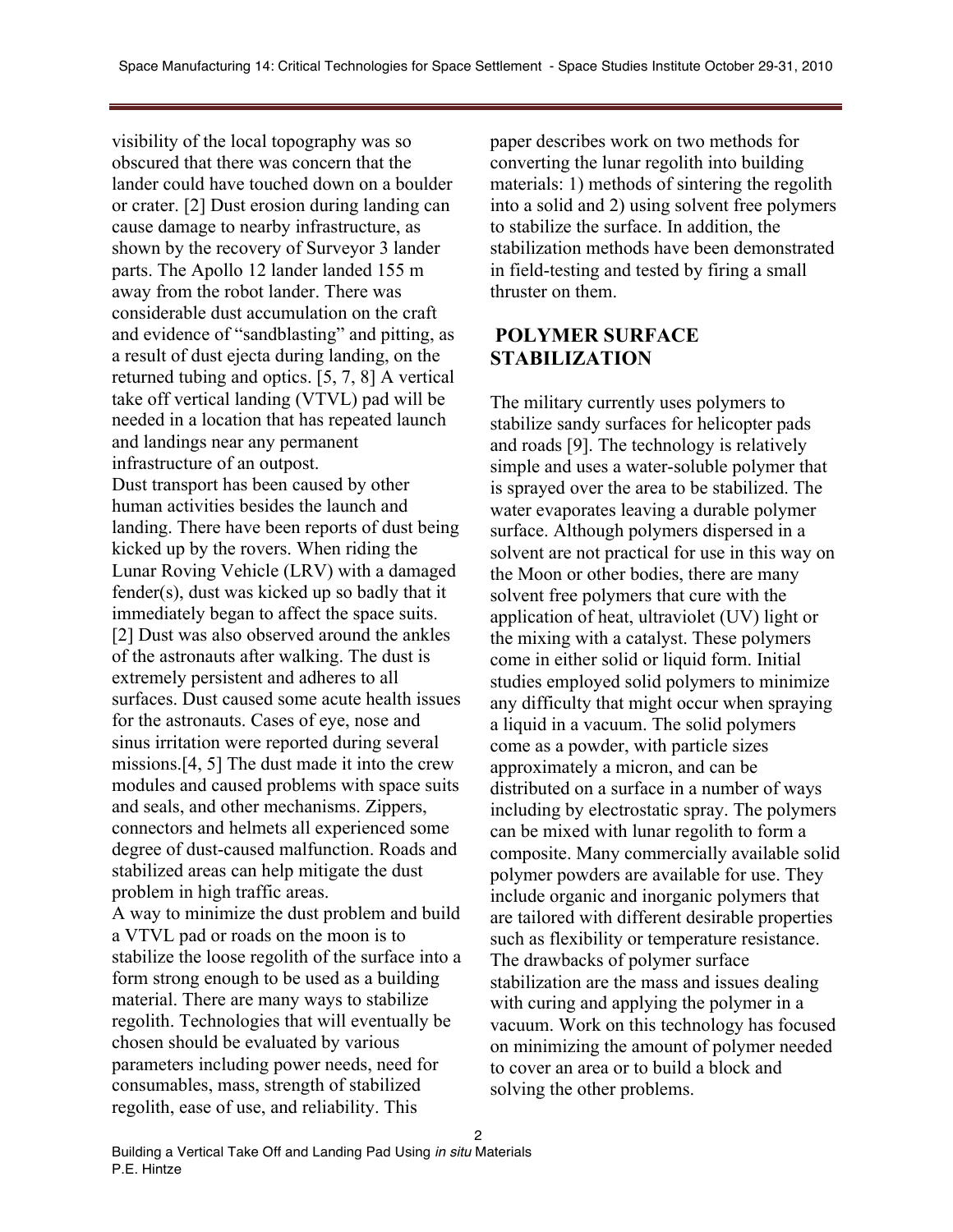At KSC, the solid heat cured polymers have been evaluated by curing in a laboratory oven, with a solar concentrator, and in a vacuum chamber. The laboratory effort involving oven-cured samples was focused on finding the minimum amount of polymer needed to achieve stabilization and evaluating different ways of applying the polymer. Strength measurements on different polymer application rates of  $75 - 300$  g/m<sup>2</sup> have been reported earlier[10]. All application rates resulted in a surface covered by a thin layer of polymer/regolith composite, but the 75 g/m<sup>2</sup> application did not improve the strength. A few demonstrations showed that the polymer could be cured with a solar concentrator. Both 1:2 and 1:1 polymer: JSC-1A mixes have been cured with the solar concentrator. The cure temperature for these polymers is 200°C for 10 minutes. This temperature was achieved by keeping the sample above the focal point of the solar concentrator and monitoring the temperature. A small area about 6 cm in diameter and 0.5 cm deep was solidified in this way. This demonstration showed the ease with which the polymers can be used to form a solid surface. The three commercially available polymers used in this testing program were evaluated for curing in a vacuum  $(5 \times 10<sup>-6</sup>$  torr). Initial tests showed that the polymers flow and form a film under vacuum. However, the film was found to be more brittle and seemed to take longer to flow than when the same experiment was performed under ambient conditions. The degree of curing under vacuum was found, by differential scanning calorimetry, to be about 60% of the curing that occurred in normal atmospheric conditions. It is not known why the vacuum affects the curing process in these polymers, but it is possible that the

commercial products contain small amounts of flowing or curing aids that are affected by vacuum.

Adherent Technologies Inc (Albuquerque, NM) is performing a small business innovative research (SBIR) project, managed by KSC, investigating polymers for stabilization. Adherent Technologies is pursuing two approaches, one in which regolith is used to build solid blocks and the second where a thin layer of polymer is sprayed on a surface to provide dust stabilization. Both approaches have proven successful. Blocks made using a 1:20 mix of polymer to regolith were found to have compression strengths of 185 psi. Sprayable resins have successfully stabilized lunar simulant when applied at rates of 25 g/m2. They have identified and demonstrated a spray system that can be operated in a controlled fashion under vacuum.

#### **STABILIZATION BY SINTERING**

Sintering is a method in which loose particles are heated, but not fully melted, until they bond together and form a solid. Ceramics, from ancient clay pots to modern materials and composites, are made via the sintering or firing process. Ceramic materials are traditionally made from local, natural products including silica and silicate materials, with little or no pre-processing. Most ceramic objects, except for some glasses, are made by forming the fine ceramic particles into a shape and performing a heat treatment to cause the particles to adhere. The sintering process proceeds as shown in Fig. 1. As the particles are heated, grain boundaries begin to form, growing and filling the pore space and forming the bond.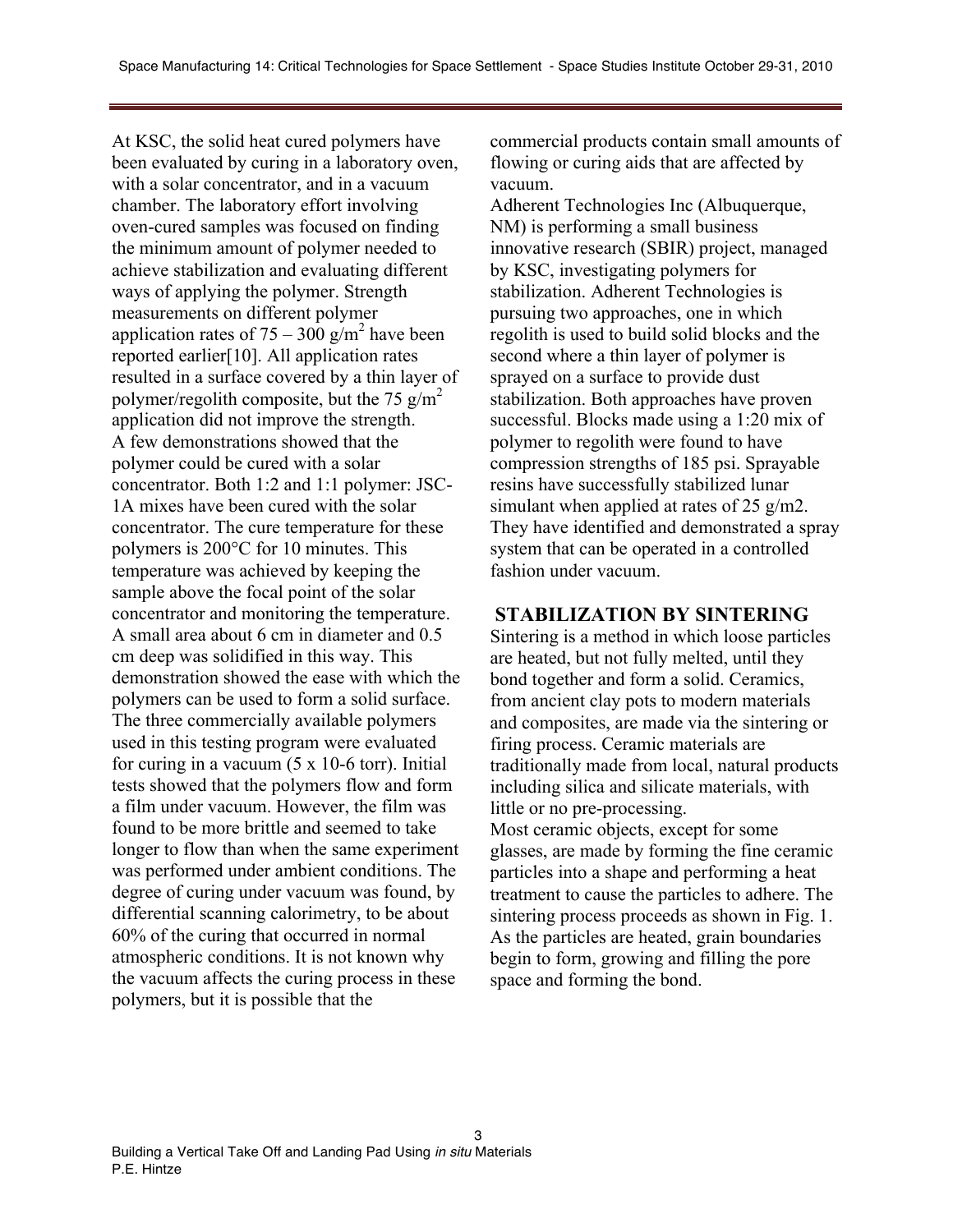

Fig. 1. Interparticle bond formation during the sintering process. Plate A shows the loose powder with initial contacts. Plates B and C show the progression of the interparticle bonds, grain boundary growth and pore shrinkage. Plat D shows the final product with minimal pore volume

4

Sintering is an ideal method for surface stabilization because it uses *in situ* materials and only requires a heat source. Solar concentrators [11, 12] and microwave heating [13-17] are the most commonly discussed heat sources. A resistive heater was used at the Hawaii field demo as discussed later. The lunar regolith has many properties that lend themselves to processing to form ceramics, and consequently, there have been many ideas on how to use the lunar regolith as structural ceramics. Lunar rocks are made up mostly of silicate minerals (>90% by volume). These silicate minerals are some of those traditionally used in the manufacture of ceramics.[18] In addition, the glass portion of the regolith can aid in densification during sintering.[19] The lunar regolith has been found to be a strong microwave absorber[13], indicating it is well suited for microwave sintering.

Similar to sintering, melting the regolith can be used for stabilization. When molten regolith is formed, all or some of the phases may melt. The rate of cooling determines the form of the final product. If the cooling rate is fast, the product may be an amorphous glass. If the cooling rate is slow, recrystallization of new species may occur. Fig. 3 shows SEM micrographs of JSC-1A lunar stimulant heated to 1100 and 1200 °C, with elemental analysis of different phases shown. At 1100 °C, many of the individual grains are still intact and the elemental analysis of these grains is similar to the material prior to heating. However, the elemental analysis of the lighter area of the image showed a new phase that consisted of iron, magnesium, silicon and oxygen that was not present in the material initially. JSC-1A heated to 1100 °C has sintered and not fully melted, although there a new phase was formed. The sample heated to 1200 °C resulted in a mostly glass-like substance. There was still evidence of some grains that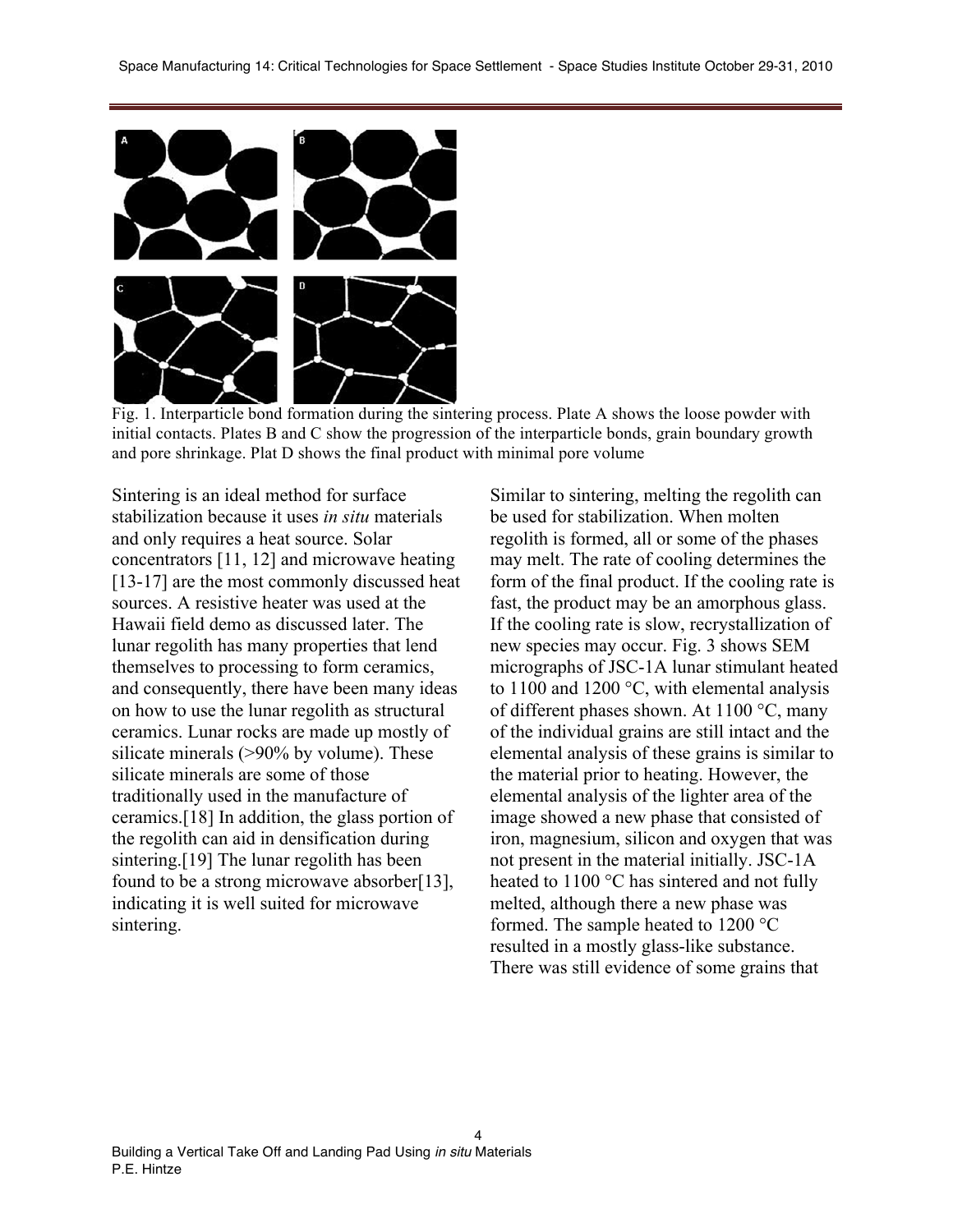

Fig. 3. SEM images and EDS spectra of JSC-1A lunar simulant after heating to 1100 °C (top) and 1200 °C (bottom).

5

did not melt, as seen in the middle of the image. There was additional recrystallization, as evidenced by the iron and oxygen rich crystals that appears as light spots on the image.

A solar concentrator, Fig. 2, with a 1  $m<sup>2</sup>$ collection area was constructed for field testing at KSC. The solar concentrator consisted of a large Fresnel lens mounted on a frame that allowed the lens to move and follow the sun. The focal point of the lens is

pointed downward to allow for rastering across a surface. The highest measured temperature generated by the solar concentrator was 1350°C, higher than is necessary to melt JSC-1A lunar simulant. Solar sintering is a promising technique since it gets its power from the sun (1380 W/m2). A more advanced solar concentrator system has been built and was recently tested for sintering [12].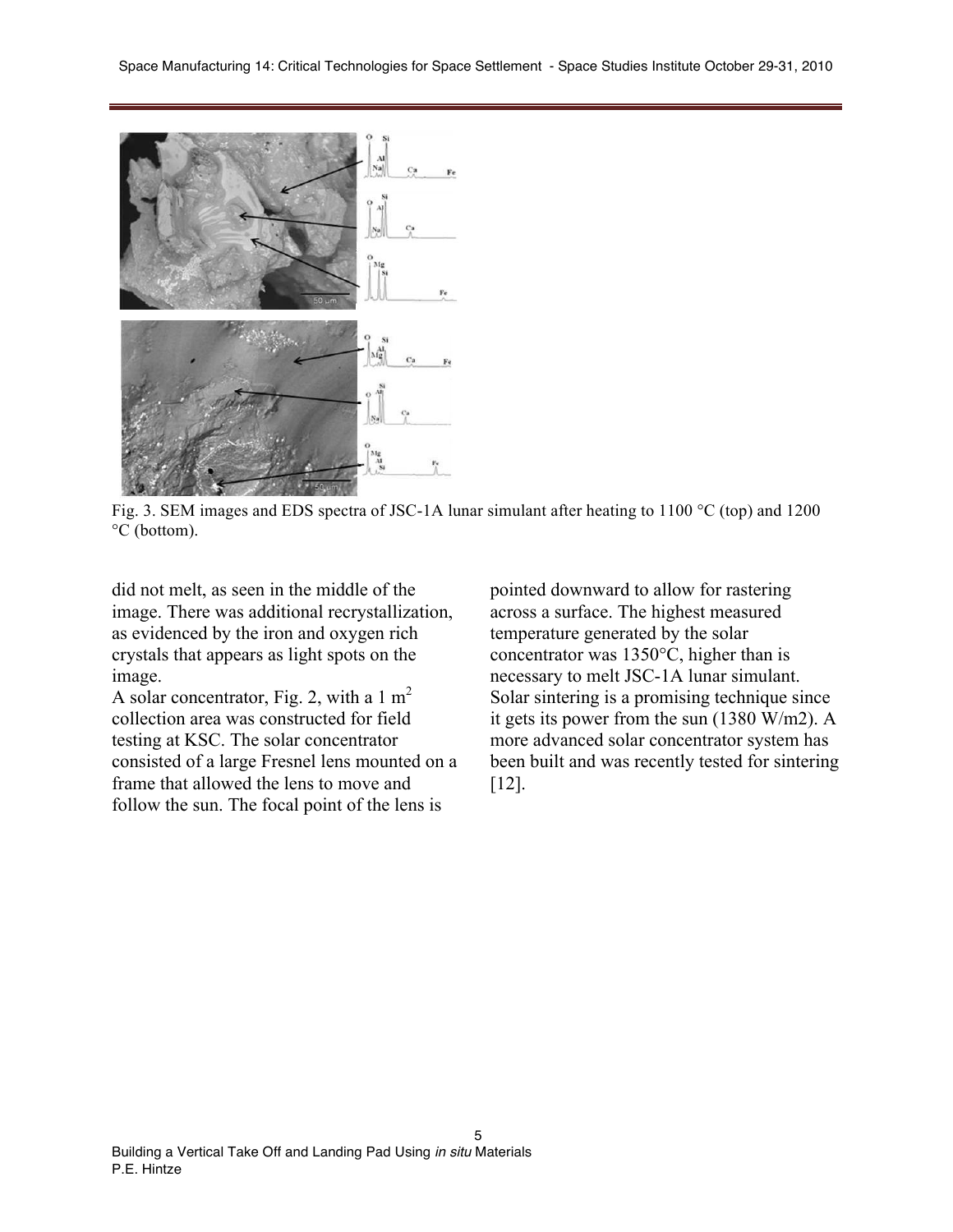

Fig. 2. The 1  $m<sup>2</sup>$  solar concentrator built at NASA KSC.

Initial experiments using the solarconcentrator focused on evaluating how thick a surface can be sintered and how best to sinter large areas. The first tests involved simply focusing the light on a bed of JSC-1A. When this was done, the top surface of the simulant quickly melted at the focal point. Within two to three minutes, a combination of melting and sintering occurs to a depth of about 6 mm. Continued heating after this time does not increase the thickness of the sintered area at the same rate. Fig. 4 (top) shows a cross section of solidified regolith. The top

portion is a glass phase. Away from the surface, the simulant melted and sintered. There was evidence of new chemical phases in each area. The focal point of the solar concentrator was rastered back and forth over the surface of a bed of lunar simulant. At the focal point, JSC-1A quickly melts, but the thickness of this melted product is only 1 or 2 mm. In addition, the density of JSC-1A decreases on melting and the melted area contracts on itself, resulting in a weak bond between the melted areas formed on successive passes. Fig. 4

6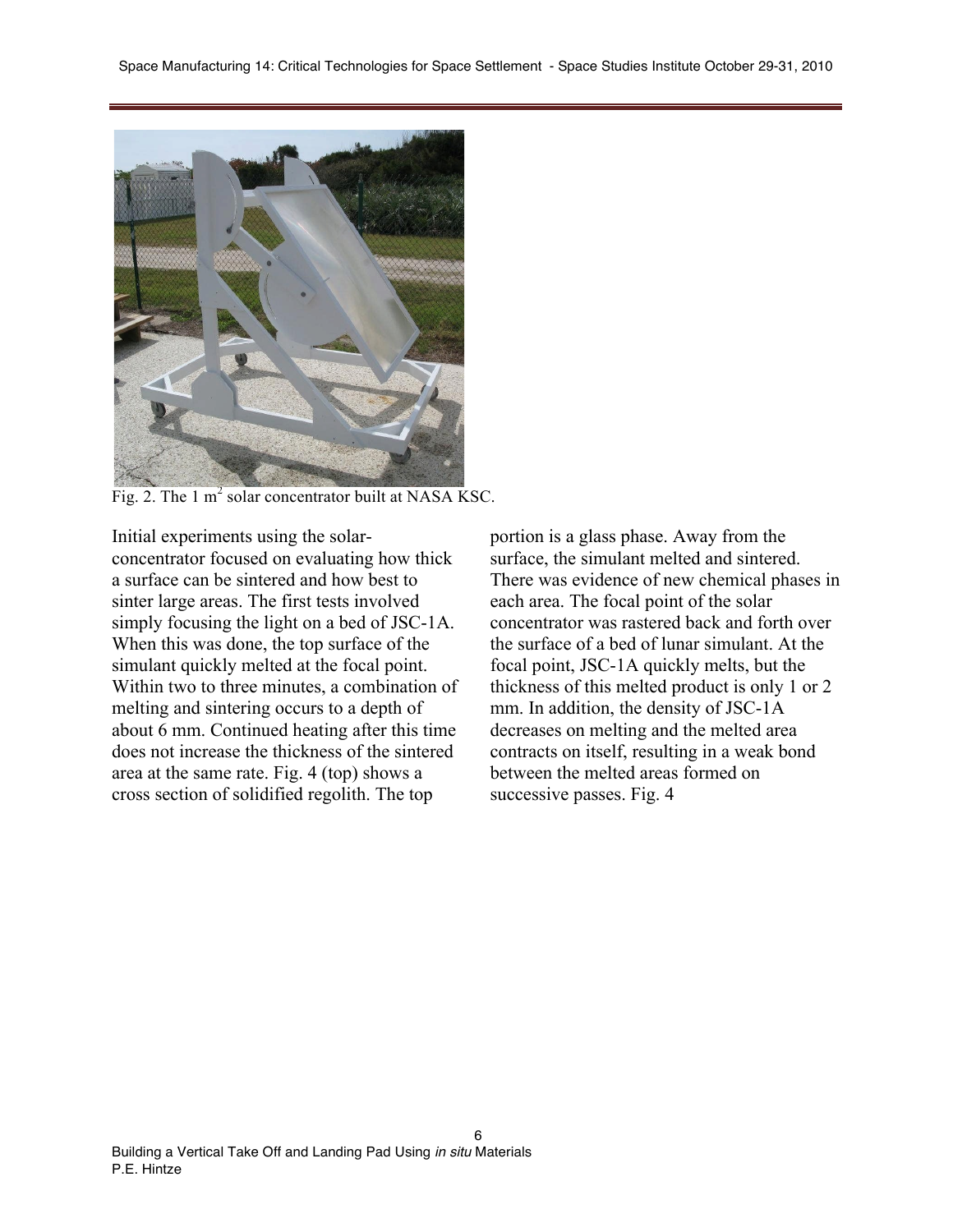

Fig. 4. Cross section of lunar simulant heated with solar concentrator (top) and surface image showing cracking between solar concentrator passes of sintered simulant (bottom).

(bottom) shows the cracks that can occur between raster passes.

At present, using a solar concentrator as a heat source for sintering must be considered promising because it is capable of achieving high temperatures in a short time, without any electrical power. Two main problems that require future work have been identified: 1) a solar concentrator consisting of a single lens must move to follow the sun while keeping the focal point at the desired area and 2) it is difficult to heat to great depths or wide areas. To address the first problem, a solar concentrator that has the collector and applicator decoupled from each other could be used [12]. Greater depth of sintering could be achieved by sintering the surface layer by layer, or continuously adding regolith on top

of a heated area. This has been successfully performed and solid forms greater than  $15 \text{ cm}^3$ have been made. Sintering wider areas would be facilitated by better temperature control. There is a large temperature gradient between the melted area and the surrounding areas when the simulant melts. The temperature gradient causes cracking between passes of the solar concentrator. Keeping each pass of the solar concentrator at the same temperature would help ensure that the sintered product produced on each pass was the same. Microwave heating for sintering is a promising technology [13, 14]. Ceralink Inc. (Troy, NY) recently completed a Phase I SBIR with the goal of advancing technologies that could be used to microwave sinter the lunar surface. Their project was the first to

7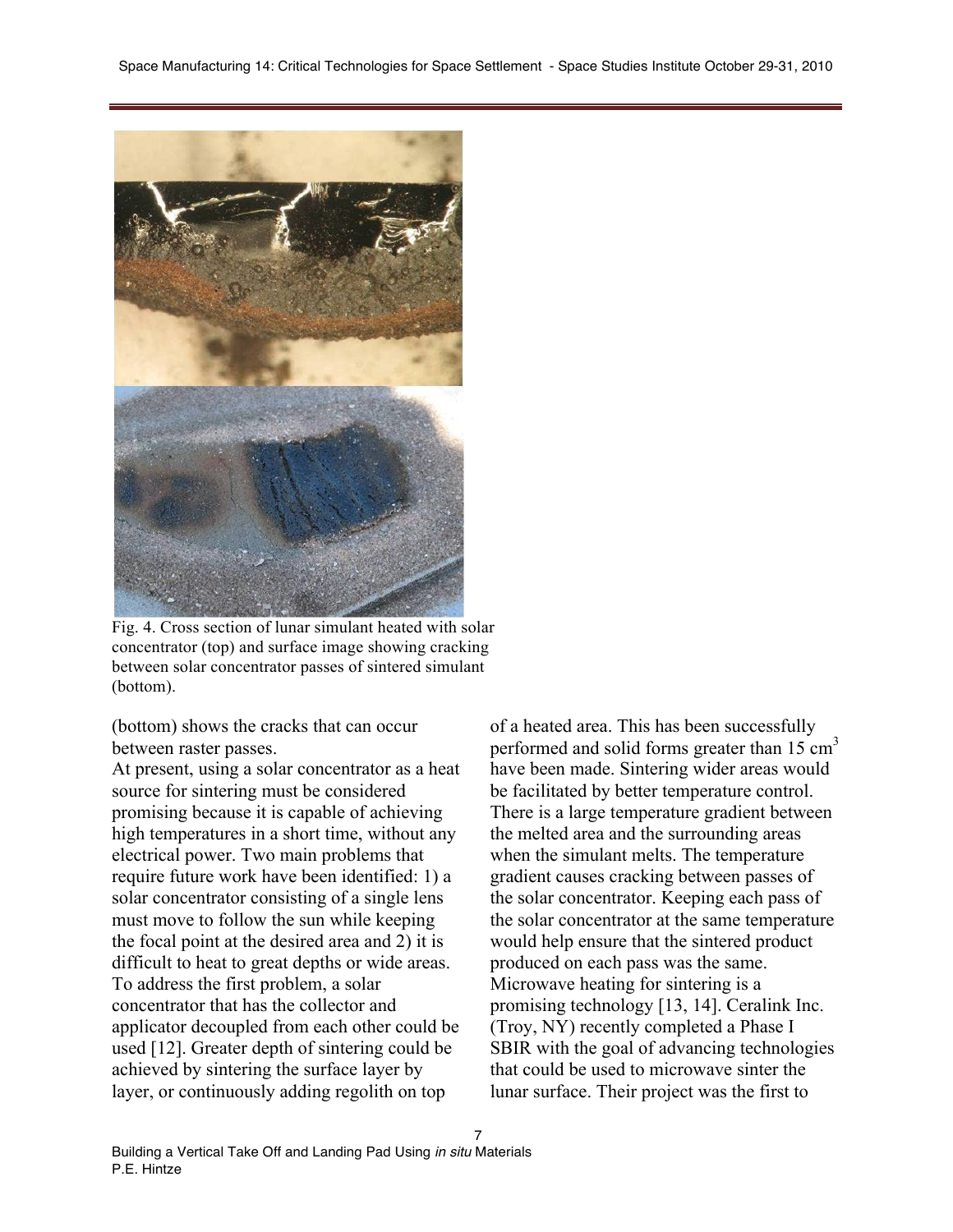demonstrate sintering by applying microwaves only from the top surface of a bed of lunar simulant, in this case JSC-1A. They solidified a 17 by 17 cm square to depths of 4-5 cm. In addition, they were able model the heating process for different microwave configurations and should be able to model microwave heating for different simulants and actual regolith, which has different microwave heating properties than JSC-1A. Ceralink found that their solidified product had a modulus of rupture ranging from 1700 – 3200 psi buy ASTM C1161.



### **FIELD DEMONSTRATIONS**

Two field demonstrations have been undertaken to help improve these technologies and identify the best concepts for landing pad construction. The Large Area Surface Sintering System (LASSS) was built and operated during the January 2010 ISRU field demonstration at Mauna Kea, HI. LASSS, shown in Fig. 5, was designed to incorporate automated layered sintering into a system that could be moved on a rover. The second field

Fig. 5. LASSS mounted on a rover at the Mauna Kea ISRU field demonstration in January 2010.

demonstration consisted of simulate rocket exhaust firings on different potential launch pad materials.

LASSS attempted to improve on the initial KSC solar concentrator testing by increasing the thickness of the sintered/melted product and improving temperature control of the system, two problems identified in initial solar concentrator tests. LASSS consists of a hopper, heater, motion controller and associated control electronics. The stabilization occurs by depositing a layer of

lunar simulant over an area and then passing the heater (directed downward) over the simulant to sinter it into a solid. The process can be repeated over the area again, resulting in a thicker sintered pad. An infrared thermocouple was used to monitor the temperature during system. The temperature can be used in a feedback loop that changes the movement rate of the heat source. LASSS was remotely controlled and could be mounted on a rover.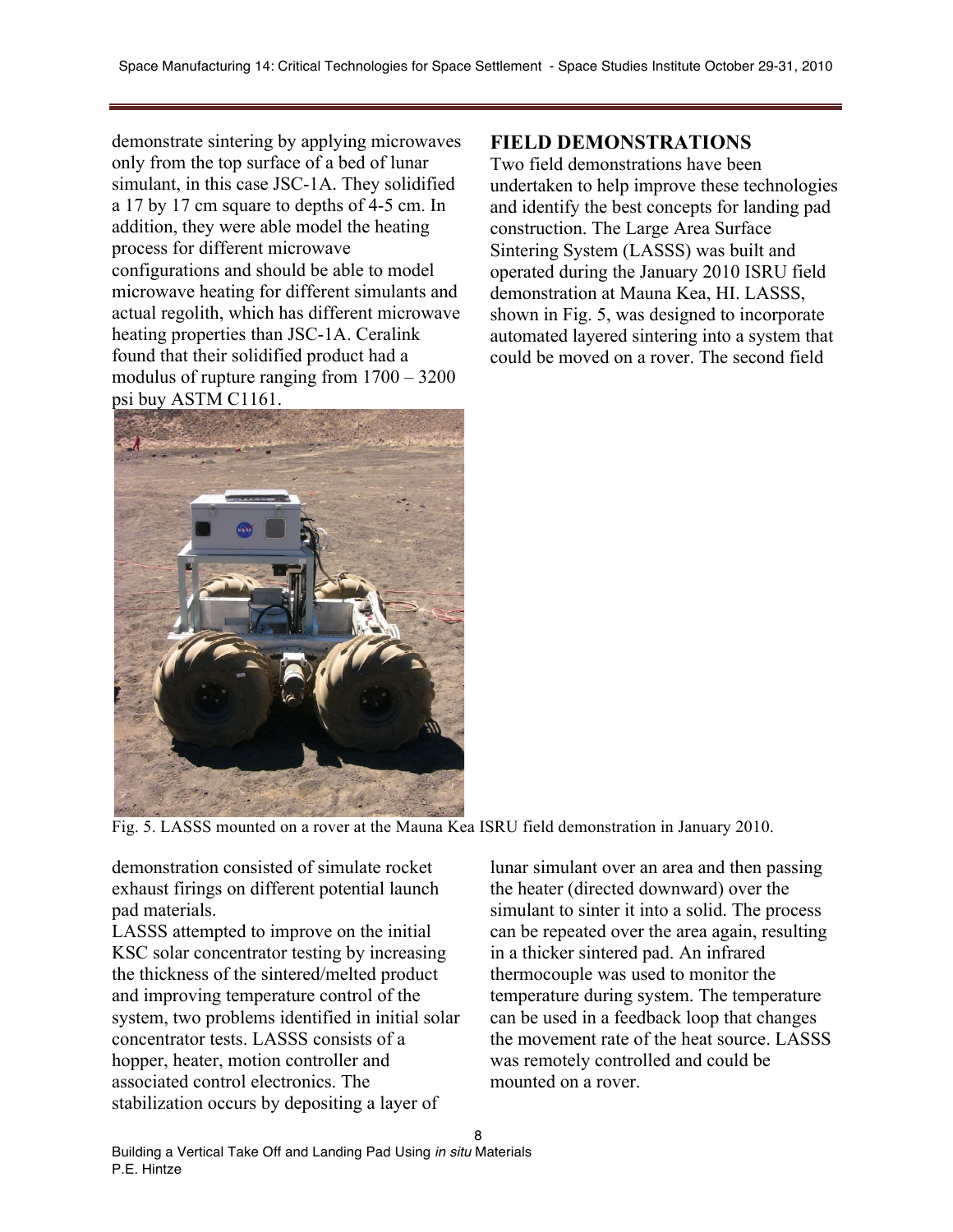LASSS did not use a solar concentrator as heat source, but rather used a molybdenum disilicide (MoSi2) resistive heating element. This element was chosen because it simplified the overall system, in spite of the increased power requirements. The heating element had a serpentine shape and nominally provided near 140 W/in2. The heater was operated at 1000W of power.

The goals of this demonstration included showing that layered sintering was possible, positioning LASSS using a remotely operated rover, and firing a rocket nozzle on the sintered area. Layered sintering and positioning with a rover were demonstrated, but there was room for improvement. The efficiency in the field was considerably less than laboratory tests. Efficiency losses were due to environmental conditions, such as wind, and increased thermal conduction. Laboratory tests were done on dry samples

that were placed on top of an insulated tray or crucible. In the field, the tephra (volcanic ash) at the field site was slightly wet below the surface and it seemed that the thermal conductivity was greater than occurred in the lab. This led to a much slower sintering rate, a variable strength product, and the need to operate the heater extremely close to the surface. The heater was so close to the surface, it was difficult to align the thermometer, and therefore, the feedback loop was not effective. The temperature feedback loop worked in the laboratory tests. Fig. 6 shows the completed sintered area, about 8 x 16 inches, before and after thruster firing. This area consisted of two layers of sintered tephra. The area in the figure was sintered in two segments, with the joint highlighted by an arrow. LASSS was moved by the rover between sintering the two areas. The joint was slightly lower than the other



Fig. 6. The sintered area made with LASSS, before (top) and after (bottom) thruster firing. The arrow indicates the joint between two sintered squares.

areas that had received multiple layers and was therefore weaker.

The thruster was about 13 lbf. Much of the area survived the exhaust, but there was damage.

Although the layered sintering worked, the layers delaminated in some areas. After firing, penetrometer measurements were taken on this sintered area and others done during the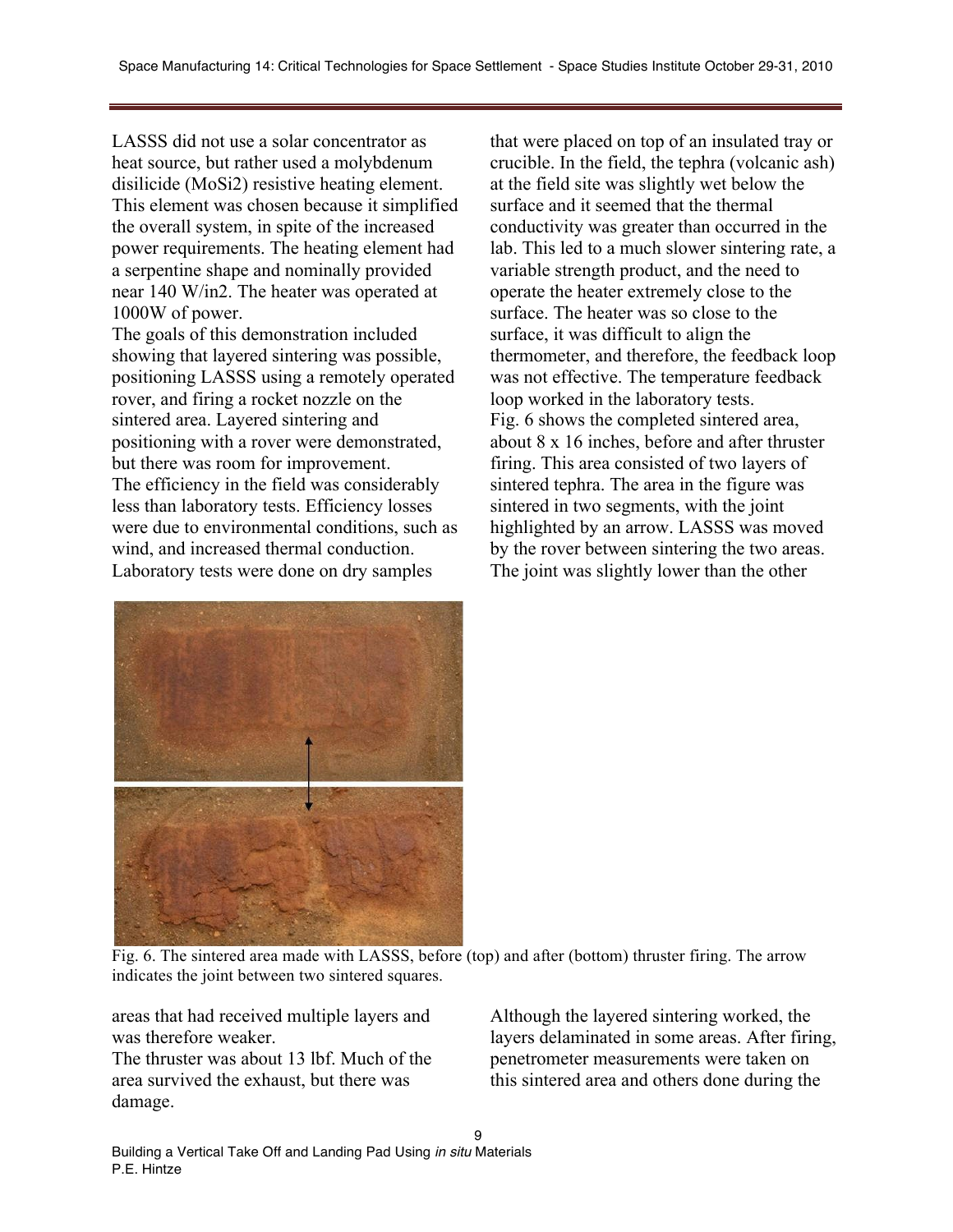field campaign. The strength was variable, ranging from  $30 - 240$  psi. Future implementations of a field sintering system should include a method for monitoring the height of the ground. Since the heat source had to be so close, the tephra had to be smoothed and leveled prior to sintering. Unevenness resulted in the heater being different distances from the ground at different points causing the sintering to be weaker in areas were the heater was too far from the ground, such as occurred at the joint between the two squares.

At KSC, a simulated thruster was fired on different surface preparations. The thruster pushed high pressure nitrogen thru a nozzle onto the surface. No heat was applied. This was done to see how the exhaust plume would erode regolith after different surface stabilization techniques had been employed. The beds subjected to thruster firing are shown in Fig. 7. The bed consisted of a steel dish filled with JSC-1A lunar simulant. The surface stabilization method was applied on top of the lunar simulant. Investigated stabilization methods include tiles, polymers, gravel and textiles. Results of tile and polymer testing will be given here.

The tiles were made of JSC-1A lunar simulant that had been sintered in a furnace at 1125 °C. The tiles, cut from larger tiles, were 7.6 cm squares and 0.6 cm thick. The tiles were placed in three different patterns for firing: a square pattern, an offset square and a diagonal pattern. No matter the pattern, if there was any gap between the tiles the underlying material eroded. Fig. 7 shows the three patterns before and after firing, as well as the underlying simulant after the tiles were removed. Each pattern was fired on twice. The square and diagonal patterns each lost a tile during one of the firings.

The offset square pattern never lost a tile and seemed to do the best at preventing erosion in between tiles. The square pattern seemed to perform the worst, probably because the gaps

between tiles were continuous in the direction of the exhaust flow.

Results from the polymer stabilization firing are shown in Fig. 7. The polymer surface was prepared by spreading a mixture of 1:2 polymer to JSC-1A over the surface at a rate of 300 g polymer/ $m<sup>2</sup>$  and then heating in a 200°C oven for 15 minutes. The polymer surface was fired on three times. The entire polymer surface shifted slightly during the first firing; however, it was not damaged, except at the edges. Although this surface could not stand a large load, it was resistant to the exhaust and could be used in areas that see rocket exhaust but do not receive high loads.

### **PHYSICAL TESTING**

Various physical test methods and results used to evaluate the surface treatments have been previously reported [10]. Load bearing strength measurements were made by placing a three inch diameter area of treated JSC-1A on top of a bed of the simulant. A  $\frac{3}{4}$  inch piston was used to apply force until the surface treatment failed. The strengths of laboratory prepared specimens ranged from 125 psi for a 2.5mm thick sintered specimen to over 600 psi for a 6 mm thick microwave sintered sample. The microwave sample is stronger than the sample made in a conventional furnace even though it has the same thickness. This is probably because the microwave sample reaches a higher temperature. Solar sintered samples, made with the KSC solar concentrator, are relatively weak having strengths of about 85 psi. The penetrometer measurements performed on the LASSS sintered samples, which were only 3-4 millimeters thick, have similar values to the 2.5 mm thick lab sintered samples. With increased efficiency, LASSS should be able to produce a thicker sintered surface that should have strengths similar to the lab-sintered samples.

An abrasion test was performed to evaluate different stabilization methods resistance to traffic.

10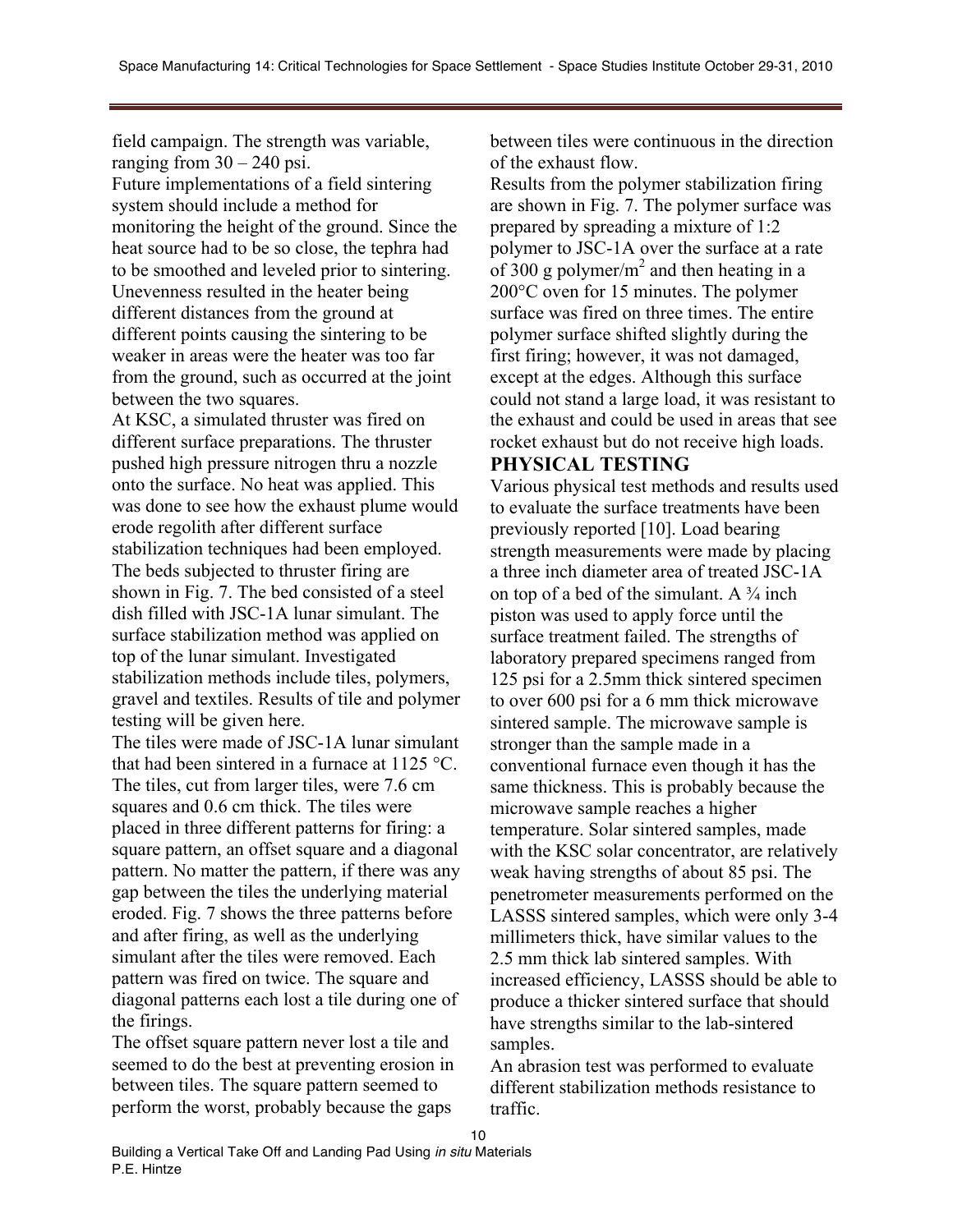A Taber abraser (model 5150) was used for the measurement. The Taber abraser employs a turntable for the sample and two rotating abrasive wheels. In this way, the sample is exposed to a twisting abrasion much like a rotating and turning wheel. The test results

give a relative measure of the abrasion resistance of different materials. The sintered samples performed well, but the pure polymer was most resistant. The abrasion resistance of polymer/simulant mixes decreased as the amount of polymer increased.



Fig. 7. Tile and polymer configurations used during the KSC thruster tests.

# **CONCLUSIONS**

There are many different methods for using in situ materials to build a VTVL pad, each having advantages and disadvantages. A pad may in fact employ multiple techniques.

Sintering and polymer stabilization can produce a strong surface, but suffer from the disadvantages of time and mass, respectively. If the pad can be made using multiple techniques, a center strong area could be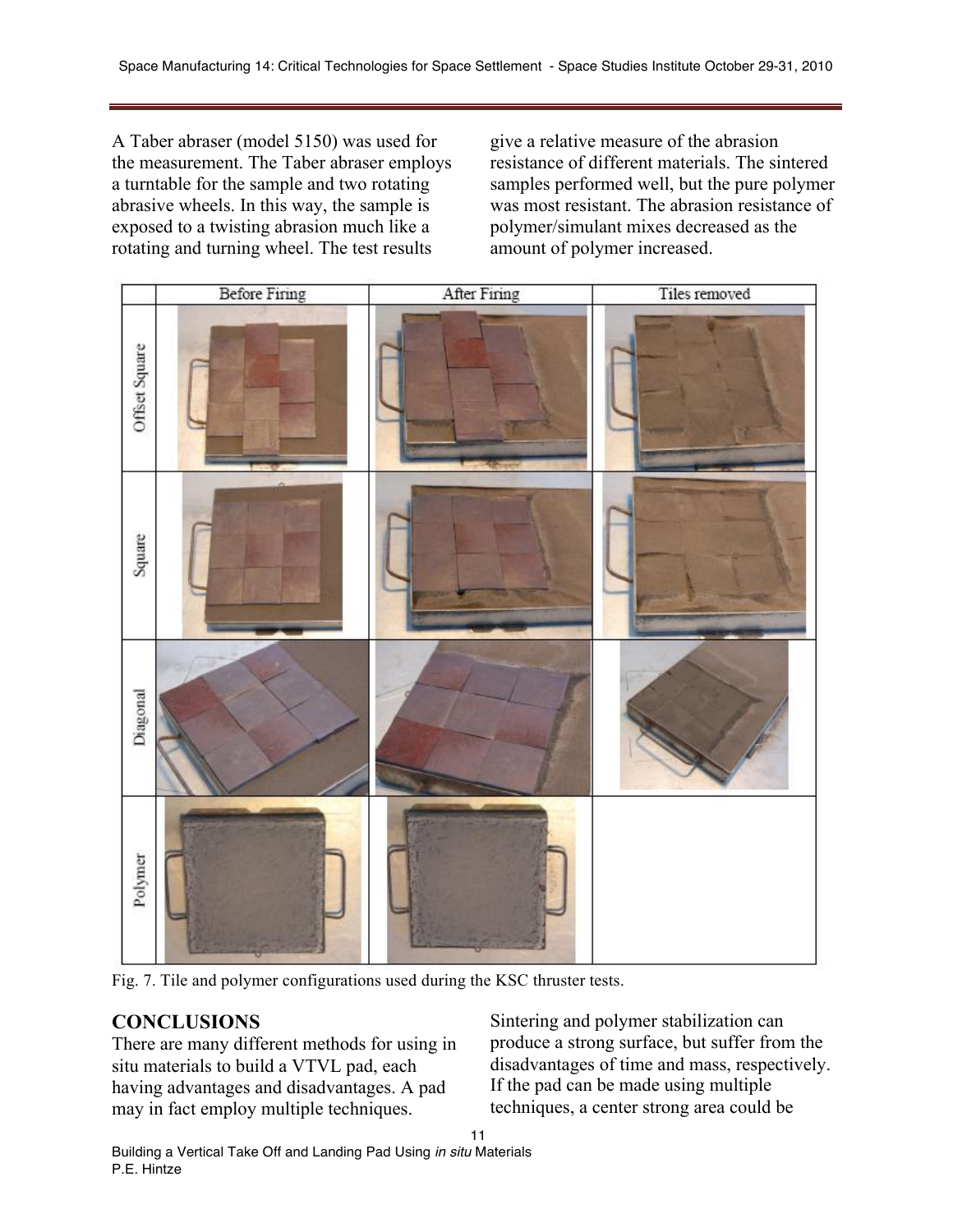combined with a quicker, yet less robust, stabilization method on the outsides of the pad that do not see large loads. For example, sintering could be used on the inner area of a VTVL, while polymer or general stabilization could be used on larger areas that only receive exhaust gas.

The choice of a technology should be based not only on the mass, power and cost of the technique as applied to a VTVL pad, but also on if the technique can be applied to other stabilization or building methods. Some applications may be so crucial that the cost of launching a polymer or fabric is worth it to ensure the reliability and ease of application that these techniques possess. For sintering, a system that can sinter a pad should have the flexibility to adapt components of the system to other systems that might build blocks for habitats or parts for spacecraft.

As these technologies are advanced in the laboratory, it is important to scale up and demonstrate the techniques in the field. This allows all the parts of the system to work as one. Field demonstrations show how a system will adapt to different environments and the results can give the researcher a more accurate assessment of the strengths and weaknesses of a particular technology.

The stabilization methods used for roads and landing pads can also find uses for other construction or manufacturing projects. The heat source used in sintering could be used in other fabrication processes to make parts for landers or rovers. Berms, trenches or mine walls may need stabilization. Habitation structures can be built from a combination of bricks made from regolith and/or regolith that is moved on top of a structure and stabilized, acting as radiation shielding. Areas used for science activities, or other sensitive operations, may need regolith stabilization to create a dust free zone. The technology that is chosen for surface stabilization should have adaptable or common parts with other systems used at the outpost.

### **ACKNOWLEDGEMENTS**

PEH would like to thank Jerry Curran, Teddy Back, Chris Immer, Mike Csonka, and Brittany Griffin for help in the design and construction of LASSS and Phil Metzger, Rob Mueller, Luke Roberson, David Smith and Stephanie Quintana for discussions and contributions to this work. PEH thanks NASA KSC Center Directors Discretionary Fund for funding and the NASA ISRU program for allowing participation in the Mauna Kea field demonstration.

#### **REFERENCES**

- 1. Doug Cooke. *Exploration Strategy and Architecture*. in *2nd Space Exploration Conference*. 2006. Houston, TX.
- 2. James R. Gaier, *The Effects of Lunar Dust on EVA Systems During the Apollo Missions*, 2007, NASA/TM-2005- 213610/REV1.
- 3. Noreen Khan-Mayberry. *The Lunar Environment: Determining the Health Effects of Exposure to Moon Dusts*. in *16th IAA Humans in Space Symposium*. 2007. Beijing, China.
- 4. Sarah Noble. *Assessing the Dangers of Moon Dust*. in *2nd National Conference on USGS Health Related Research*. 2007. Reston, VA.
- 5. Sandra A. Wagner, *The Apollo Experience Lessons Learned for Constellation Lunar Dust Management*, 2006, NASA/TP-2006-213726.
- 6. Grant H. Heiken, David T. Vaniman, and Bevan M French, eds. *Lunar Sourcebook A User's Guide to the Moon*. 1991, Caimbridge University Press.